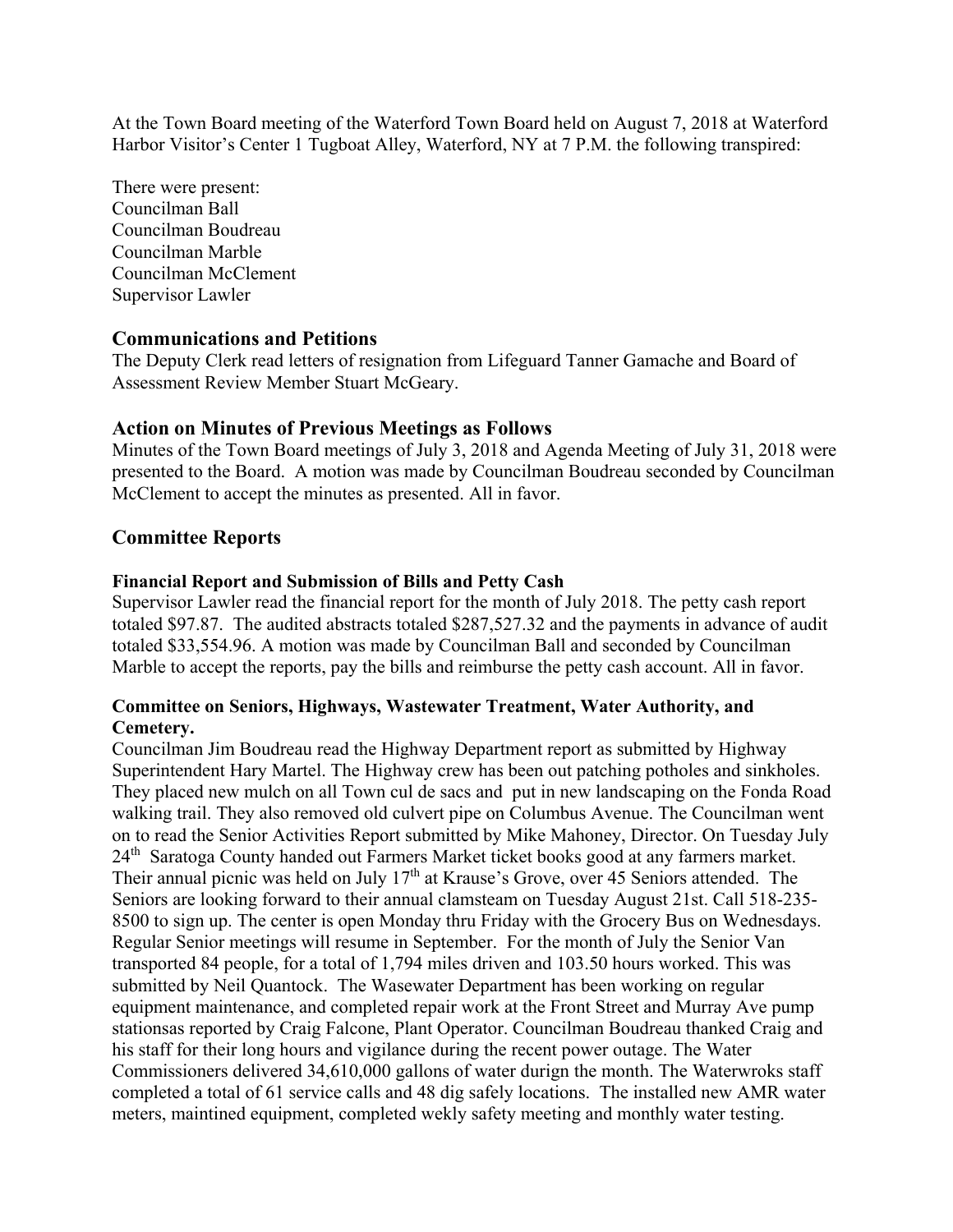## **Committee on Public Safety, Emergency Services**

Councilman Dave Ball read the Police Activity Report for July. There were 12 arrests, 23 traffic tickets issued, 15 motor vehicle accidents and 338 calls for service. Of those calls 30 were Animal Control calls, 11 fire calls and 18 EMS calls. An update on stats from the Waterford Rescue Squad, the y had 82 responses for the month with 547calls ytd. Their roll out response time is approximately 1.75 minutes and their on-scene treatment averages 6.79 minutes. From the Waterford Fire Department, they have 55 active members and have had 12 calls for the month. They will be sponsoring a team at the upcoming Dragon Boat Festival. Dave Cuoco from the Halfmoon Fire Department spoke about the department building a new fire station. He will come to the Board in September to answer any questions. Waterford Halfmoon is looking to have a vote in November. Supervisor Lawler stated that Waterford would be happy to host a public hearing if needed.

## **Committee on Veterans, Grants and Funding, Buildings, and Special Projects**

Councilman McClement stated that the Town Hall Capital Plan workshop was held last Tuesday July 31<sup>st</sup>. The preliminary Capital Plan was presented and feedback and questions were answered. The Councilman went on to say that the Board of Supervisors is sponsoring a free military concert at SPAC on September 2<sup>nd</sup>. Tickets are available at local Stewarts Shops. He then read the Harbor Center report as submitted by Chris Callaghan. They welcomed 215 boats, 15 campers and 62 groups of visitors. We welcomed visitors from China, Romania, Germany, Slovakia, Nigeria, Nigeria, Brazil, the Netherlands, and the Netherlands Antilles, as well as 33 states and 2 Canadian provinces. There were 528 volunteer hours for the month. The Farmers Market continues every Sunday from 9am-1pm through mid October. The new audio system has been installed. Our first annual Dragon Boat Races will be held on August 18<sup>th</sup> to benefit breast cancer research. The 19th annual Tugboat Roundup will be held September 7-9. Councilman McClement thanked Waterford Clock Co. for their donated services to repair the Visitor's Center Clock.

## **Committee on Youth, Playgrounds, Pool, Festivals, Liaison to Village, Museum, Library and WHCS**

Councilman Marble spoke about the Park and Pool Program:

The park will have it's last day on Friday August  $17<sup>th</sup>$ . We had anywhere from 2 to 15 children there at any given time. The counselors were great and had a good time as well. We were fortunate enough to have the free lunch program there again this year. They will be bringing free lunches to the park until August 31.

The Pool will close on Sunday at 6 pm on August  $19<sup>th</sup>$ . We had a busy season and serviced a lot of families. We encourage anyone interested in becoming a lifeguard to get certified over the winter. There is also a program to get certified in swim instruction.

Councilman Marble went on to talk about the Waterford Museum:

The museum's 2018 season has been doing well and will continue until Sunday Oct  $28<sup>th</sup>$ . The WWI and Barge Canal exhibit Water and War will remain available to visitors during regular hours. Tues-Sat 10-3 and Sunday 12:30-3. Please check out the museum website for more information on events, tours, and exhibits. www.waterfordmuseum.com. Upcoming events:

They will have a booth at Tugboat Roundup again this year.

Their golf tournament and clambake is Monday Sept  $17<sup>th</sup>$  at 2 pm. Its a 9 hole scramble shot gun start tournament and clambake held at Van Schiack Island Country Club. Come for the golfing,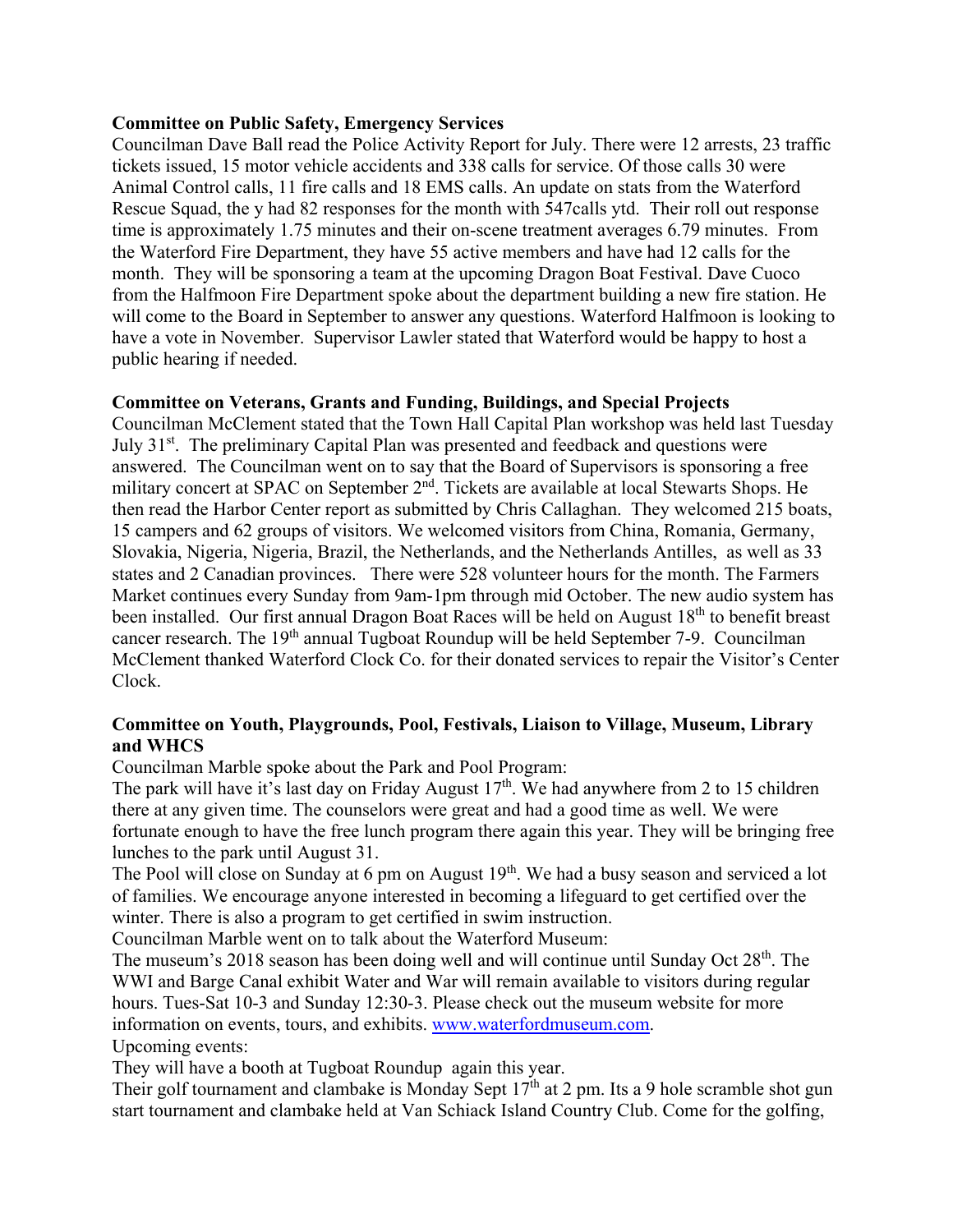good food and great company. Clambake only option available as well. RSVP to the museum: \$75 for golf and clambake, \$35 for clambake only.

On Thursday Sept 20 from 7-9 pm the Museum is hosting a program called Treasures in the Closet. If you have a good story to tell about a family treasure or it is either an interesting or weird item that you found come bring it down for a discussion to share. In order for this to work we need presenters to proudly display their treasure. Register with the museum by August 15<sup>th</sup>. Program is free to presenters and a \$5 donation to audience members. This is not considered to be like Antiques Road show. The museum is not interested in appraising or purchasing these items. The museum is always looking for volunteers and people to get actively involved. It any one is interested please contact the museum.

The Town's 4<sup>th</sup> Annual Northside Night Out will be held next week on August 15<sup>th</sup> from 6-9 pm at Clement Park.

We will have food, entertainment, games, bounce house, pony rides, face painting, Northside Fire Dept will be there as well as the PD and Rescue Squad. At dusk we hope to be able to show a movie. We will have tables set up with information. Come join us. We have had lots of fun in the past.

Please check the Library website for any upcoming events, hours, and activities. School starts on Sept 6!

# **Supervisor's Report**

Supervisor Lawler spoke of the First Annual Dragon Boat Races that will be held on August 18<sup>th</sup> at 10am at the Visitor Center. We are proud to be partnering with the American Cancer Society in the fight against breast cancer. The support of the community as well as corporations both within Waterford and out has been incredible. There are 9-12 teams, each boat has 20 paddlers and 1 drummer. There will be over 200 paddlers. We have two boats that will be crewed by breast cancer survivors, one coming from Buck County, Pennsylvania. Thank you to the Town Clerks Office; Mary Shannon and Christina, the Callaghan Family; Chris Callaghan and Mary Stalker for helping organize the Dragon Boat Festival. We are looking to make this our third maritime themed event being held at the Visitor Center. There will be food and craft vendors and we encourage everyone to stop down to see the races and enjoy the day with us. On September 7,8,9 will be Tugboat Roundup. There will be fireworks on the 8th, the time will be announced.

# **General Orders**

# **RESOLUTION# 91**

**WHEREAS,** the Town of Waterford wishes to enter into a Building and Rooftop Lease Agreement with CELLCO Partnership d/b/a Verizon Wireless of approximately 84 square feet on the roof of the Town Hall located at 65-67 Broad Street in the Town of Waterford, and

**WHEREAS** the proposed lease agreement shall be for an initial term of fifteen (15) years with two additional five (5) year extensions, and

**WHEREAS,** the lease agreement shall include, among other terms, an annual rental for the initial fifteen (15) year term of \$25,200 to be paid annually together with two additional five (5) year extensions, each subject to a 2% escalation, together with a one-time signing bonus of \$3,000,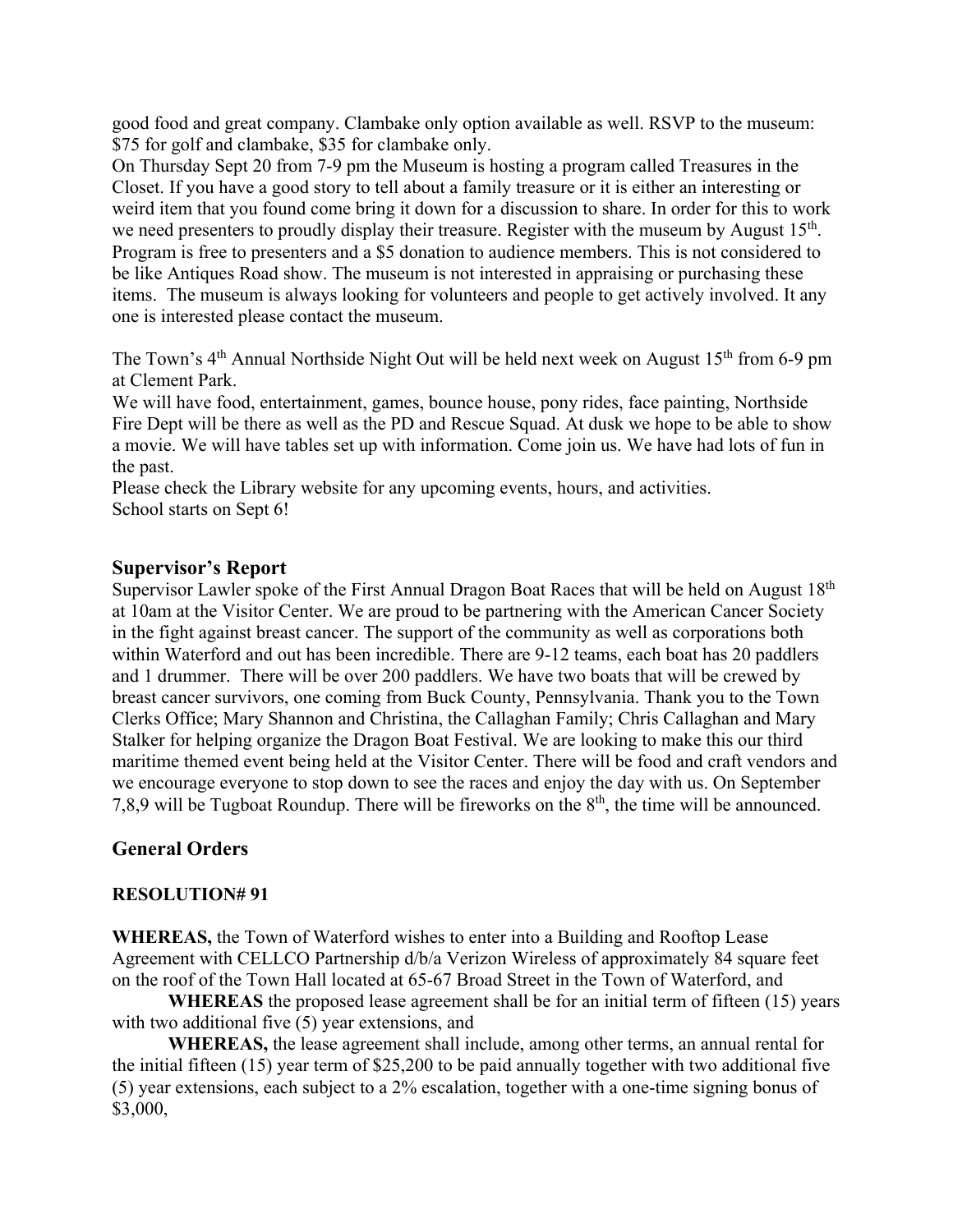**NOW THEREFORE, BE IT RESOLVED** that the Supervisor be and is hereby authorized to enter into a Building and Rooftop Lease Agreement with CELLCO PARTNERSHIP upon such terms and conditions as set forth above, together with such other and further terms and conditions to be determined through negotiations and subject to approval by the Attorneys for the Town as to form.

Offered by: Councilman McClement Seconded by: Councilman Marble

Councilman Ball yes Councilman Boudreau yes Councilman Marble yes Councilman McClement yes Supervisor Lawler yes

## **RESOLUTION# 92**

**WHEREAS**, between November 2007 and October 2009, the United States Environmental Protection Agency, Region 2 (EPA) designed and constructed a waterline as part of the Community Health and Safety Plan relating to the Record of Decision in connection with the EPA order and dredging of the Hudson River, and

**WHEREAS,** said water line crosses under the Hudson River and makes connection at the Waterford Water Treatment Plant and, through a separate connection, continues through the Town of Waterford over a certain course approximately 3.5 miles over properties owned by various entities to a point where it connects with the Town of Halfmoon Water Treatment Plant, and

 **WHEREAS,** the EPA wishes to jointly transfer to the Town of Waterford and to the Town of Halfmoon that portion of the water line which crosses under the Hudson River, and

**WHEREAS,** the EPA wishes to transfer to the Town of Waterford that portion of property which connects directly to the water treatment plant, and

**WHEREAS**, the EPA wishes to transfer to the Town of Halfmoon, that separate portion of the water line which services the Town of Halfmoon, and

**WHEREAS,** the Town of Waterford deems it desirable to enter into a joint agreement with the Water Commissioners of the Town of Waterford, the Town of Halfmoon and the EPA, to address the rights and responsibilities of the respective parties and, under such terms as approved by the Supervisor of the Town of Waterford, after consultation and approval as to form by the attorneys for the Town, and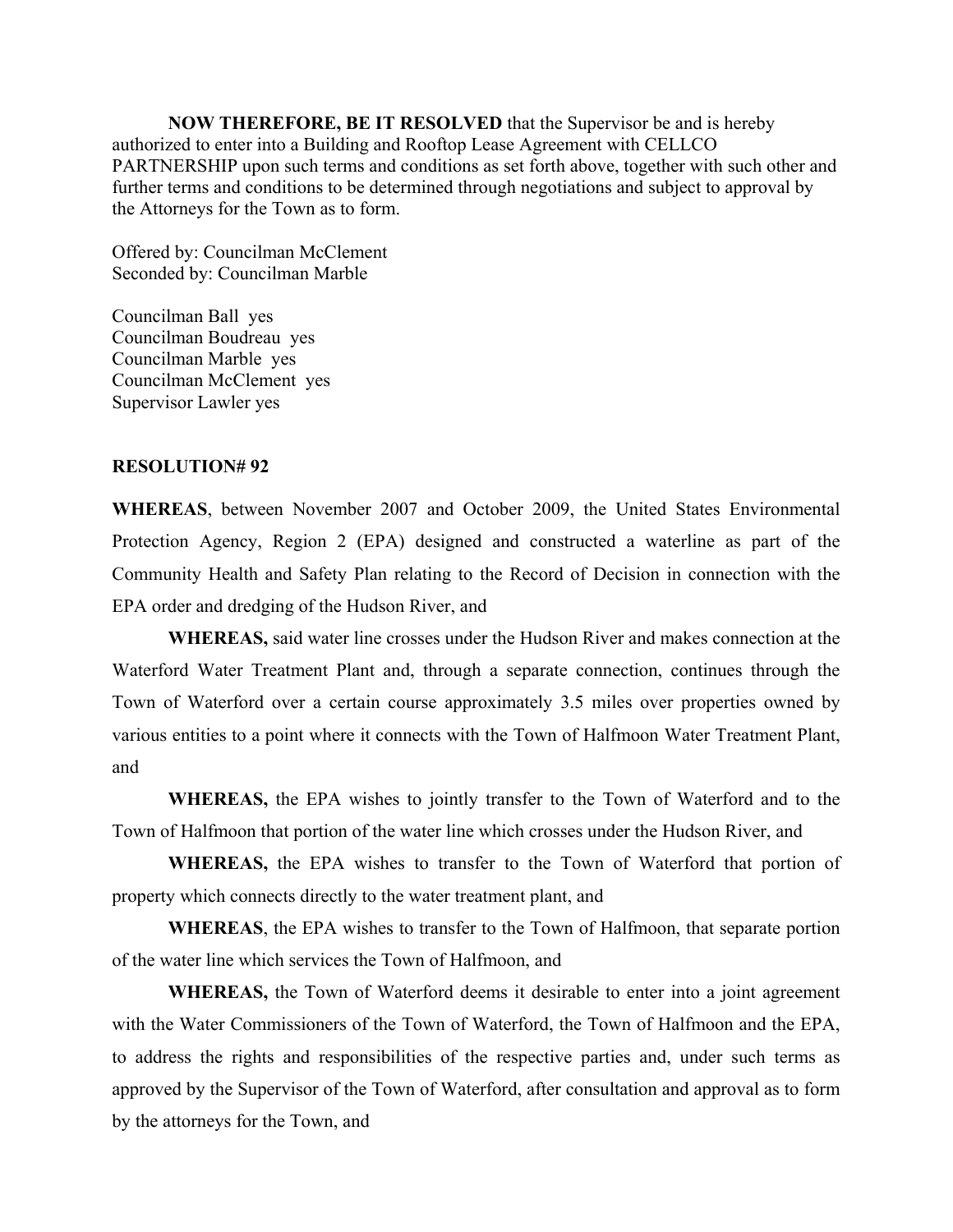**WHEREAS**, the Town of Waterford wishes to enter into a separate and distinct agreement with the Town of Halfmoon pertaining to that portion of the water line serving the Town of Halfmoon, but located within the Town of Waterford,

 **NOW THEREFORE BE IT RESOLVED,** that the Supervisor is hereby authorized to enter into a Memorandum of Agreement for the transfer from EPA of those portions of the water line which service the Town of Waterford, and

 B**E IT FURTHER RESOLVED,** that the Supervisor be and is hereby authorized to enter into a separate and distinct agreement with the Town of Halfmoon in connection with the rights, duties and obligations of each town pertaining to that portion of the water line to be transferred by the EPA to the Town of Halfmoon.

 **NOW,THEREFORE BE IT RESOLVED** that the Town Board hereby approves this Resolution.

Offered by: Councilman Marble Seconded by: Councilman Ball

Councilman Ball yes Councilman Boudreau yes Councilman Marble yes Councilman McClement yes Supervisor Lawler yes

### **RESOLUTION# 93**

RESOLVED, that Harold Martel be and he is hereby authorized to attend the NYSAOTSOH Annual Highway Conference in Verona, NY from September 17-20, 2018.

Offered by: Councilman Boudreau Seconded by: Councilman McClement

Councilman Ball yes Councilman Boudreau yes Councilman Marble yes Councilman McClement yes Supervisor Lawler yes

#### **RESOLUTION# 94**

RESOLVED that the following places be designated as polling places for the Town of Waterford: District #1- Visitor's Center District #2-Kavanaugh Fire District #3- Ford Hose District # 4- Northside Fire House District #5- Emergency Team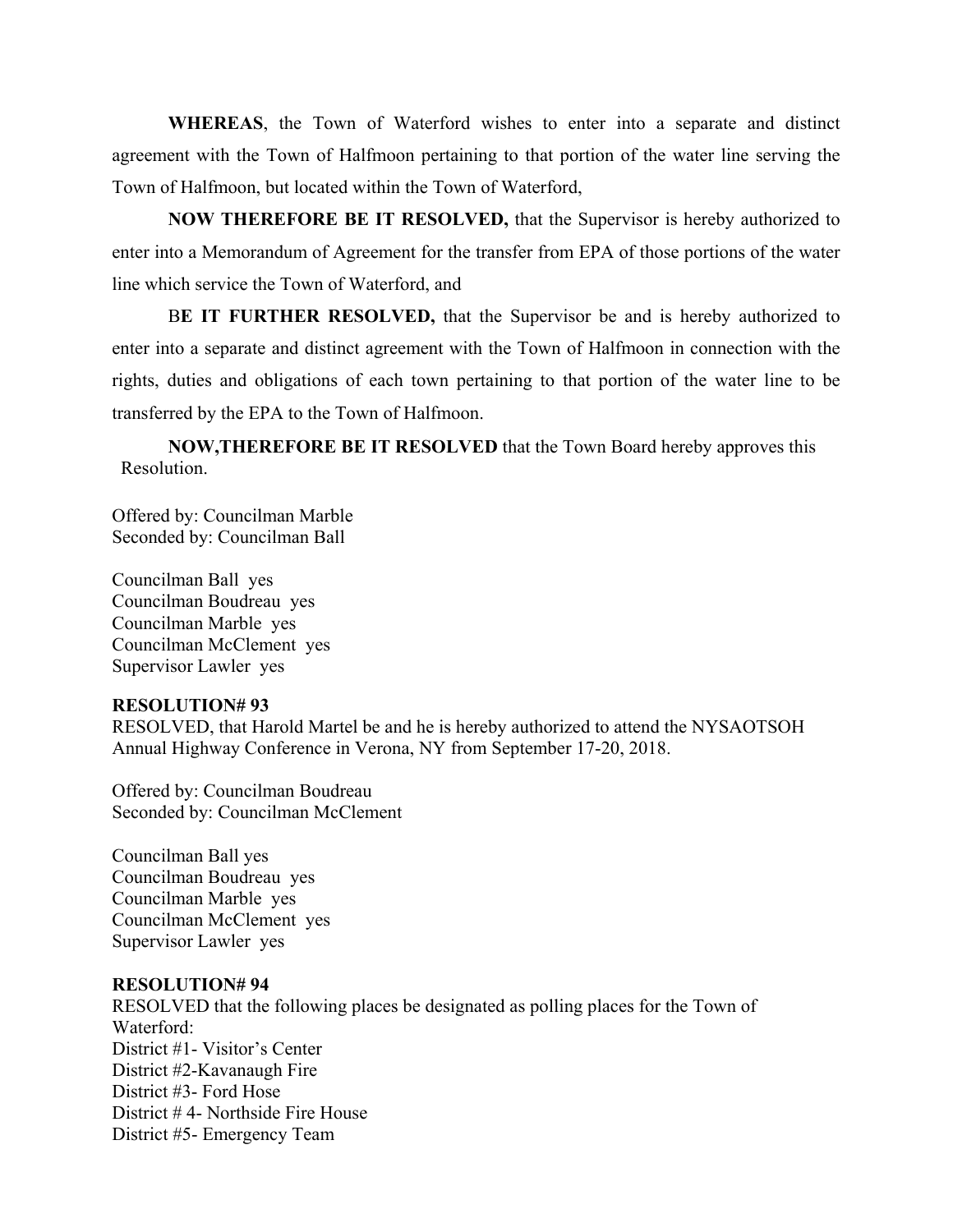District #6- United Methodist Church District #7- Waterford Halfmoon High School District # 8-Waterford Halfmoon High School

Offered by: Councilman Ball Seconded by: Councilman Marble

Councilman Ball yes Councilman Boudreau yes Councilman Marble yes Councilman McClement yes Supervisor Lawler yes

## **RESOLUTION# 95**

WHEREAS, in January 2017, Governor Cuomo announced the creation of the Empire State Trail, which when completed in 2020 will be the nation's longest state multi-use trail (a 750-mile bicycle and walking trail running from New York City through the Hudson and Champlain Valleys to Canada, and from Albany to Buffalo on the Erie Canalway Trail); and

WHEREAS, a section of the Empire State Trail known as the Champlain Canalway Trail is a 61 mile long linear trail area primarily along the old Champlain Canal Towpath from the Village of Waterford in Saratoga County in the south to the Village of Whitehall in Washington County in the north; and

WHEREAS, as part of the larger Empire State Trail initiative, New York will make significant investments – totaling \$12 million – to build new sections of the Champlain Canalway Trail and to improve on-road bicycling routes connecting Waterford to Whitehall, New York; and WHEREAS, Governor Cuomo's initiative will dramatically extend existing sections of the Champlain Canalway Trail, which is a stone-dust bicycling and walking trail largely built on the towpath adjacent to both the historic and active canal; and

WHEREAS, various trail construction projects will be completed through a partnership involving the New York State Canal Corporation, the New York State Department of Transportation, and involve county and local agencies; and

WHEREAS, when completed, the Empire State Trail will include a 1.2 mile section in the Town of Waterford from a point south of Higgins Road to the Halfmoon-Waterford town line at an estimated cost of \$408K ("the project"); and

WHEREAS, the Hudson River Valley Greenway has proposed to provide the necessary funding to Saratoga County, to allow the County to administer and construct the project for the Town of Waterford; and

WHEREAS, the Town of Waterford agrees to maintain and operate the trail once completed. NOW THEREFORE BE IT RESOLVED, that the Town of Waterford hereby supports efforts by Saratoga County to assume the contract administrator role and construct the project known as the Empire State Trail in the Town of Waterford.

Offered by: Councilman Marble Seconded by: Councilman Boudreau

Councilman Ball yes Councilman Boudreau yes Councilman Marble yes